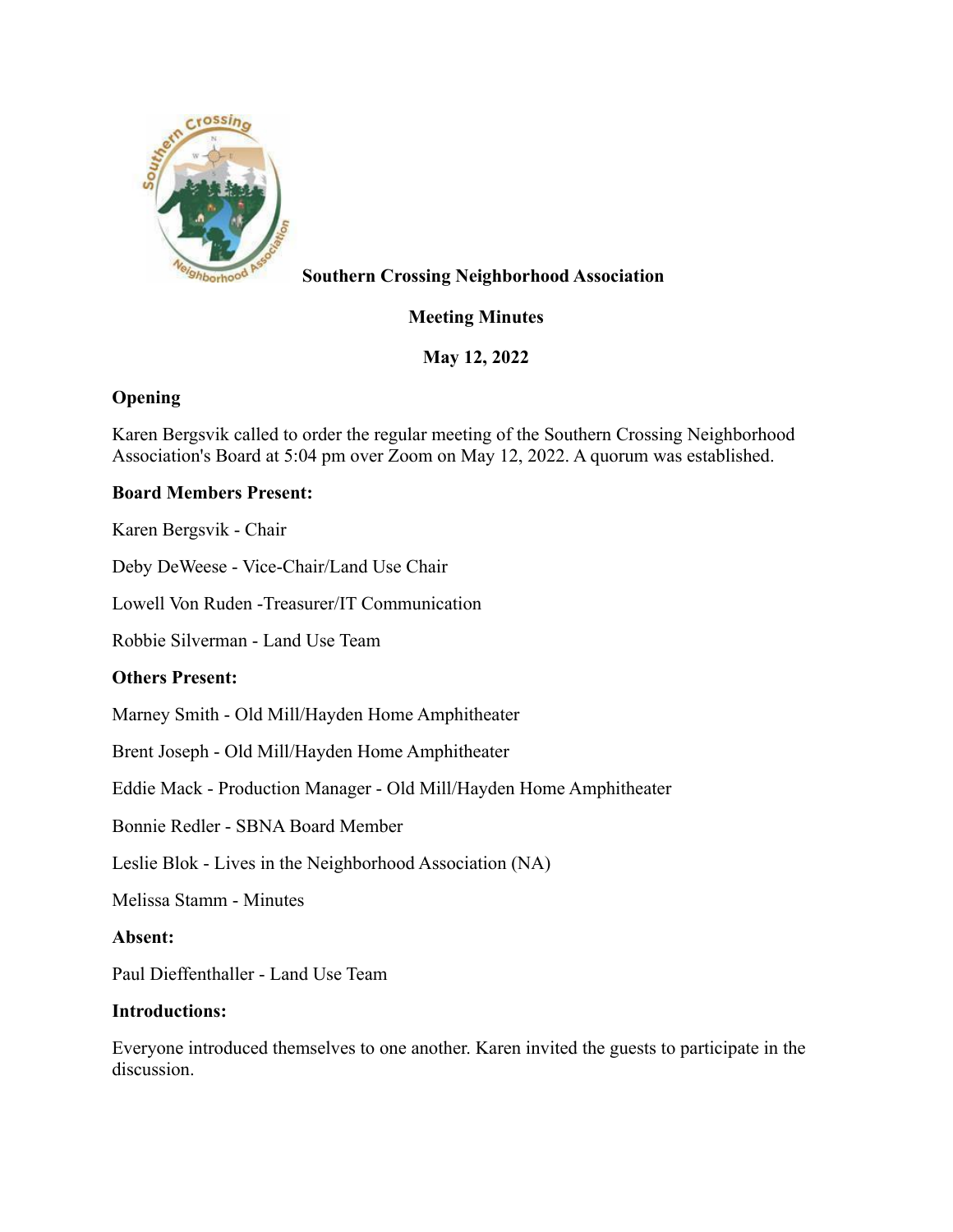#### **Additions To the Agenda**:

There were no additions to the agenda.

**Motion:** April minutes - Lowell made a motion to approve the minutes as written. Deby seconded, all in favor.

#### **Marney Smith, Old Mill/Hayden Home Amphitheater - Questions/Answers:**

Marney and a few staff members from the Amphitheater made themselves available to share what changes have and will be taking place to the venue, as well as answering some specific questions that have come up.

Renovations have taken place which include a new stage, more accessible pathways to and through the amphitheater, as well as a new entrance. Capacity hasn't changed but there is more generous space to move around. Due to the stage changing, the sound travel has changed and this has impacted many residents. Since the last concert season ended, the amphitheater has decided to change the direction of the speakers and they will continue to monitor and adjust the sound while maintaining the environment. The decibel limit is 100. There will be some trial and error, but the staff are paying attention to the concerns that have been brought forward. A contact number will be shared with the neighbors and the phone line is answered during the shows. This phone number is: 541-312-8510.

Total concerts - There will be 51 concerts this year, and there will possibly be less going forward.

Food vendors - The vendors will be the same, however they are moving forward with a cashless payment system. There is an option to get a "cash-to-card" with the cash money you have on hand. There is no additional fee for this service and you can spend the residual money anywhere that takes credit cards.

Chairs - Chair rentals are \$10 each. You can rent them ahead of time or the day of. They don't anticipate a situation where they will run out of chairs for those who want to sit. Guests can also bring in beach blankets, blankets or yoga mats, but no larger than 20x30 inches.

Fees - The additional fees go to Ticketmaster and are insurance that if the show cancels, then you will get a full refund. Only a small portion of fees stay local.

Covid Rules - It is up to the artist if proof of vaccination or negative testing is required for entry. There are currently only 4 upcoming shows that require those testing policies. Local or government requirements could change and will be adhered to. There are currently no mask requirements. A rapid test is sufficient.

Rain - If it rains, there are no refunds. The show will go on rain or shine, but if there is lightning they will monitor how close it is to the venue. Smoky air is also another concern that has come up in the past and they are working with OSHA on how to manage extreme weather events.

Dogs on the grounds when there are no concerts - There is a path on the outside of the fence where you can walk around. In the off season, the amphitheater will be undergoing phase 3 of renovations and there will be some restricted areas. Beyond that, there may be 2 or 3 more renovation phases.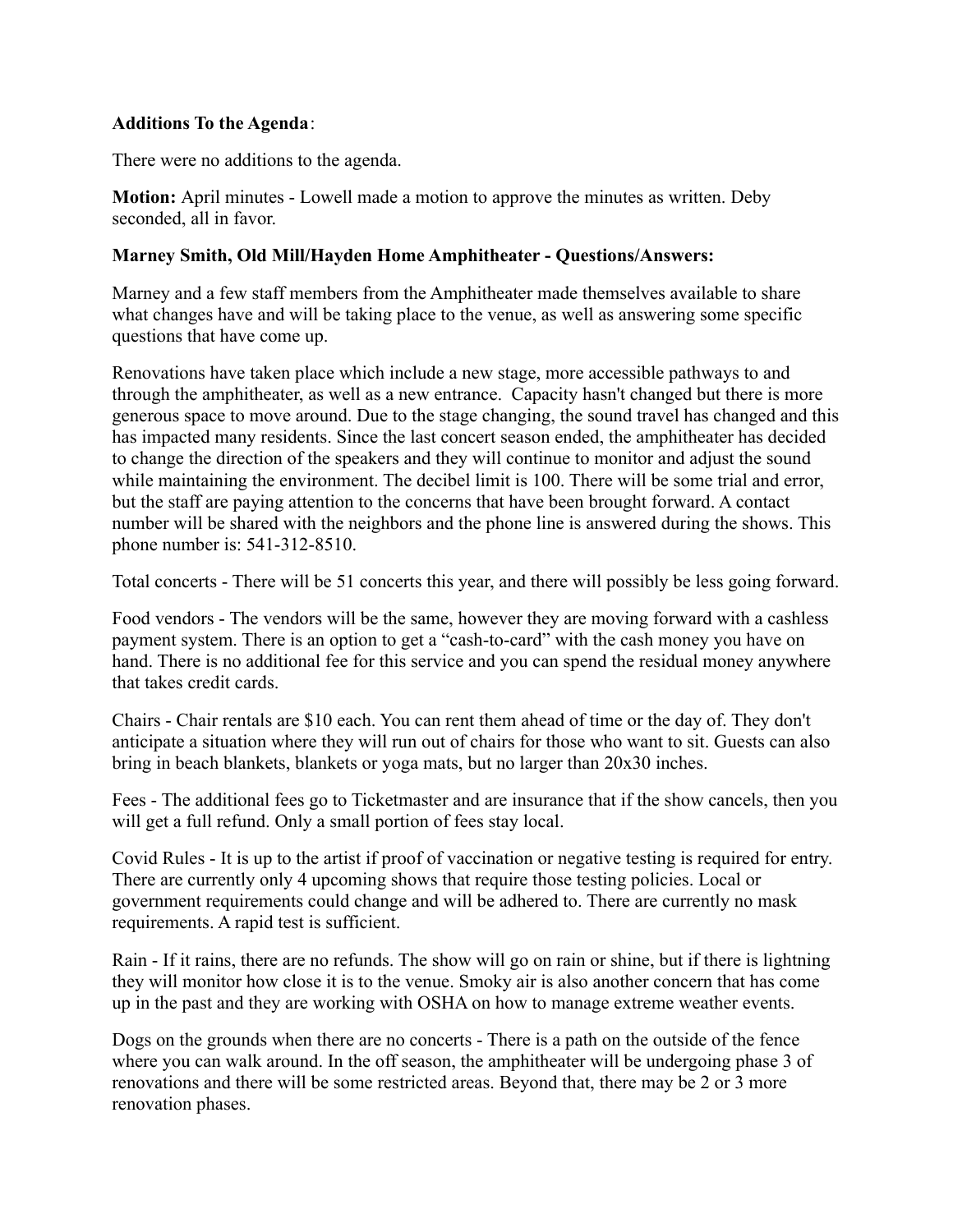Will the Deschutes River trail be closed - Yes, there will be a detour on show days.

Train Station - It will be used in some capacity for the concerts, but exactly how has not been decided as of yet.

Percentage of local concert goers versus out of town - It's 50/50 and is determined by zip code.

Artificial turf area - It is a test area before they commit to it elsewhere. It is a green solution as it does not require water, will cool off faster, and is lower maintenance.

Designated ADA and VIP Entry - greeters will greet the guests and direct them to the dispersed accessible seating areas. Movement within the space is easier now than before.

#### **Actions Taken/Agreed to Be Taken**

#### **Reports**

**A. Chair: -** Reports submitted before the meeting*:*

At the Neighborhood Leadership Alliance (NLA) meeting, radar signs were discussed. Other NA's did the same process of soliciting neighbors for radar sign location suggestions and then discussed the pros and cons and chose 3.

Old Bend did a traffic plan of what they would like to see happen and what they don't like about the current traffic plan. **Karen** wants to find out what they do with it as a next step and how they go about implementing it.

There will also be a discussion at the Summit West NA Board meeting on why we don't have evacuation routes. Deby asked Karen who will report back on what the city says. Karen said there may or may not be a report at the next NLA meeting. There are a lot of NLA positions that are resigning and others that are not seeking reappointment.

Shelter Code Amendments - 3 changes that City Council wants to make are to have mandatory 24-hour site supervision, remove hardship parking (RV's), and notify the NA if the shelter is to be located in their neighborhood. Deby commended Karen on these changes as 2 of 3 changes are ones that Karen had recommended.

Robert Anderson presented on Deschutes South Canyon, and Mountain View NAasked that Save Bend Greenspace attend their General Meeting. They have agreed to attend.

Woodriver Drive is on the list for the Neighborhood Street Safety Project. They are planning on designing it this year and getting neighborhood input with implementation in 2023. Waiting on confirmation that City staff will attend the June Board meeting, and then we can publicize.

**B. Vice-Chair/Land Use -** Report submitted before the meeting*:*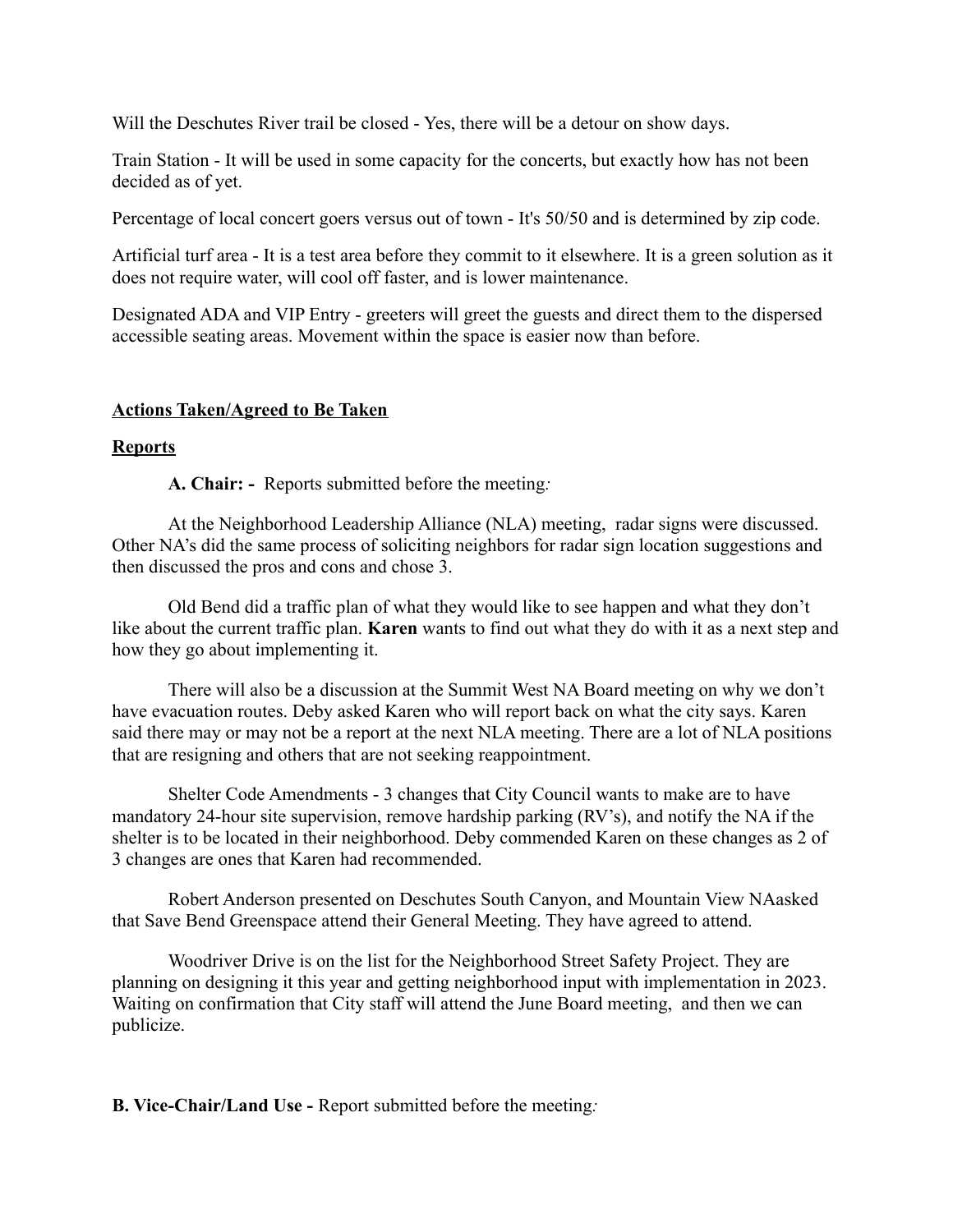Deby has started breaking down the short term rental information to help Paul with the reporting he wants to do.

Bend Bikes - Deby has been in communication with their staff person and they want to partner for the trails around COID land.

Stevens development: 35.5 acres will be pulled into the Urban Growth Boundary (UGB) and they say they are doing it for affordable housing, however they are only using a small portion of the land for affordable housing. Karen added that there will be 2,487 dwelling units on 11.3 acres and additionally 18 acres will be deed restricted to 80% or less of median income or less.

**C. Treasurer**- Report submitted before the meeting:

On track to use up the budget for this fiscal year. Deby had some clarification questions on her reimbursements. She will get them submitted to Lowell by mid June. The Board has budgeted for paying Melissa through to June with the current fiscal budget.

Postcards and mailing - Preparation for the postcards was done like previous years, and the mailing list was updated. There are 2,094 addresses now which is 300 more than last year, which means mailing costs have gone up along with increased costs in general. There have been supply chain issues and we ended up going with a print-only shop, and someone else will do addressing and mailing. NA budgets may be cut as of July 1, the new fiscal year, as the City approved a stipend for volunteers, and the resources need to come from somewhere. Lowell mentioned only 1 mailing a year will be able to happen if the budget is cut.

The opening of the newsletter emails has been steady the last several months. Biggest hits were the 21 lot development at Blakley and the Let's Pull Together event. Town Hall and STR's were low on hits. Lowell has collected some basic data over the last 2 weeks and he will send it to Paul.

## **D. Robbie - Land Use Chair Networking Group** -

There were questions about shelter notification and they confirmed with Type 1 that it's "no notification" and Type 2 is the "standard notification". The providers are required to communicate with the neighborhood associations and to show proof that there was communication. There isn't a way for the community to comment.

#### **Central Oregon Irrigation District (COID) Update:**

#### **Survey - Will be added to postcard mailing - to date over 450 responses**

Deschutes South Canyon survey - over 600 responses now.

#### **Submittal of the lot land adjustments - Robbie and Deby**

Robbie submitted a public info request to COID and they replied. they withdrew their partition application but there is now a property line application. There will be a meeting between Colin